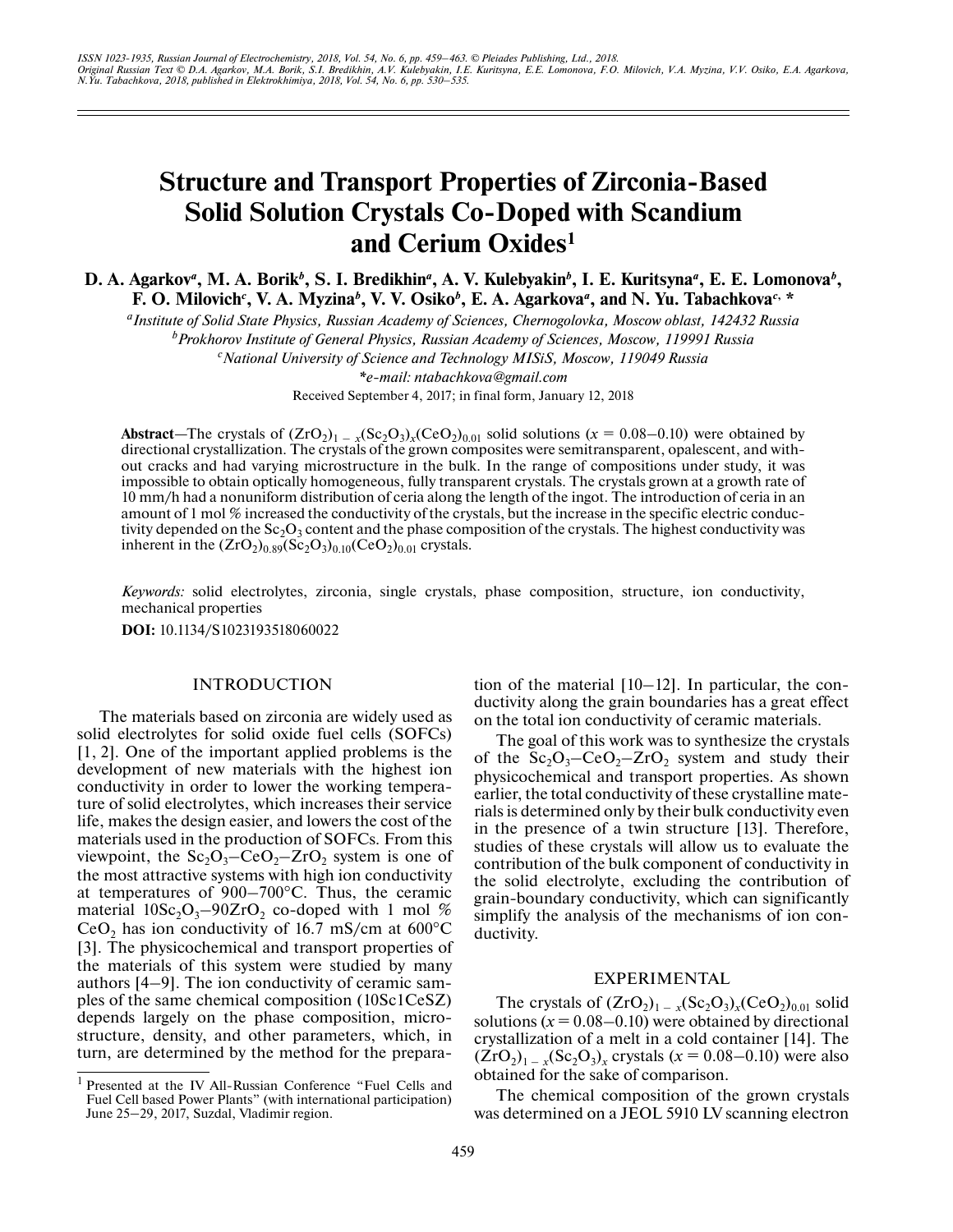| Symbol              | Composition                                          | Density, $g/cm^3$ | Microhardness, $HV$ , kg/mm <sup>2</sup> |
|---------------------|------------------------------------------------------|-------------------|------------------------------------------|
| 8Sc1CeSZ            | $(ZrO2)0.91(Sc2O3)0.08(CeO2)0.01$                    | $5.850 \pm 0.003$ | $1660 \pm 20$                            |
| 9Sc1CeSZ            | $(ZrO_2)_{0.90} (Sc_2O_3)_{0.09} (CeO_2)_{0.01}$     | $5.791 \pm 0.004$ | $1680 \pm 20$                            |
| 10Sc1CeSZ           | $(ZrO_2)_{0.89}$ $(Sc_2O_3)_{0.10}$ $(CeO_2)_{0.01}$ | $5.757 \pm 0.004$ | $1720 \pm 20$                            |
| 8ScSZ               | $(ZrO2)0.92(Sc2O3)0.08$                              | $5.862 \pm 0.004$ | $1610 \pm 20$                            |
| 9ScSZ               | $(ZrO2)0.91(Sc2O3)0.09$                              | $5.807 \pm 0.001$ | $1640 \pm 20$                            |
| 10 <sub>Sc</sub> SZ | $(ZrO_2)_{0.89}$ $(Sc_2O_3)_{0.10}$                  | $5.763 \pm 0.002$ | $1580 \pm 20$                            |

**Table 1.** Composition, density, and microhardness of grown crystals

microscope with an INCA Energy energy dispersive analyzer (Japan). In measurements of the crystal composition, fused zirconium, scandium, and cerium oxides were used as standards. The XRD analysis was performed on a Bruker D8 diffractometer (Germany) using  $CuK_{\alpha}$  radiation. The Raman spectroscopic study was performed on a Renishaw inVia Raman microscope spectrograph (Great Britain). A laser with a wavelength of 532 nm was used as a source of excitation.



**Fig. 1.** View of  $(ZrO_2)_{1-x} (Sc_2O_3)_x (CeO_2)_{0.01}$  crystals: (a) 8Sc1CeSZ, (b) 9Sc1CeSZ, and (c) 10Sc1CeSZ. Inserts: optical images of microstructure obtained in transmitted light.

The density was determined by hydrostatic weighing on a Sartorius hydrostatic balance (Switzerland). The crystal microhardness was measured on a DM 8 B AUTO microhardness meter (Affri, Italy) at a load of 50 g.

The conductivity of zirconia-based crystals was measured in the temperature range 400–900°С using a Solartron SI 1260 frequency analyzer (Solartron Analytical, United Kingdom) in the frequency range 1 Hz–5 MHz with an AC signal amplitude of 24 mV. Plates with an area of  $7 \times 7$  mm<sup>2</sup> and a thickness of 0.5 mm were used for measurements. To form current contacts, platinum paste was applied to the opposite sides of the crystals and burnt in at 950°C for 1 h in air. The impedance spectra were processed using the ZView program (version 2.8). The specific conductivity of the crystals was calculated from the data obtained by processing the impedance spectra, taking into account the dimensions of the samples.

### RESULTS AND DISCUSSION

Table 1 gives the compositions of the grown crystals and the notation used below. The grown crystals were translucent, opalescent, and without cracks and had a shape and dimensions similar to those of zirconia crystals stabilized with scandium and/or yttrium oxides [14, 15]. Figure 1 shows the appearance of the crystals. The inserts show the optical images of microstructure obtained in transmitted light on polished plates 1 mm thick (magnification  $\times$ 25). The coloring of the crystals co-doped with cerium oxide was nonuniform and varied from colorless to dark orange. The color variation is associated with both the change in the valence state of the cerium ion during the cooling of the crystal after growth and variations in the concentration of the cerium oxide impurity during crystallization. In the first case, the variation manifests itself as a decrease in the color intensity with colorless areas appearing on the surface, which is most typical for crystals growing closer to the periphery of the crystallized melt ingot. This change in color suggests a decrease in the concentration of the trivalent cerium cation, which has absorption bands in the visible region and gives the crystals an orange color [16]. During the cooling of the ingot, a  $Ce^{3+} \rightarrow Ce^{4+}$  transi-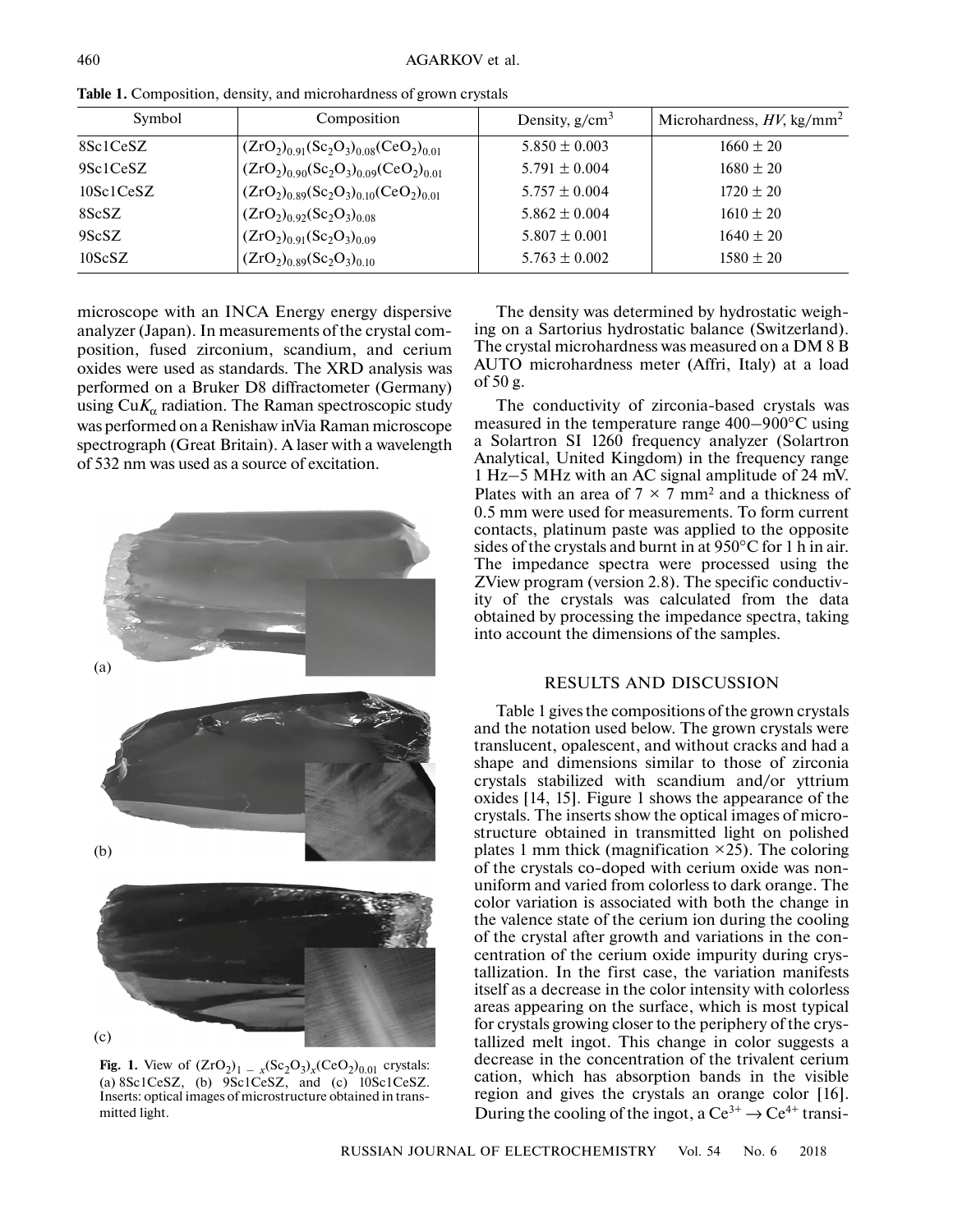|                     | Phase composition | Lattice parameters |          |               |                 |          |               |
|---------------------|-------------------|--------------------|----------|---------------|-----------------|----------|---------------|
| Sample              |                   | before annealing   |          |               | after annealing |          |               |
|                     |                   | $a$ , nm           | $c$ , nm | $c/\sqrt{2}a$ | $a$ , nm        | $c$ , nm | $c/\sqrt{2}a$ |
| 8Sc1CeSZ            |                   | 0.3599             | 0.5114   | 1.005         | 0.3597          | 0.5123   | 1.007         |
| 9Sc1CeSZ            |                   | 0.3597             | 0.5110   | 1.005         | 0.3597          | 0.5111   | 1.005         |
| 10Sc1CeSZ           | $\mathcal{C}_{0}$ | 0.5093             |          |               | 0.5093          |          |               |
| 8ScSZ               |                   | 0.3596             | 0.5123   | 1.007         | 0.3596          | 0.5123   | 1.007         |
| 9ScSZ               |                   | 0.3595             | 0.5122   | 1.007         | 0.3595          | 0.5122   | 1.007         |
| 10 <sub>Sc</sub> SZ | $\mathcal{C}_{0}$ | 0.5091             |          |               | 0.5091          |          |               |
|                     | r                 | 0.3562             | 0.9010   |               | 0.3562          | 0.9010   |               |

**Table 2.** Phase composition and lattice parameters of the crystals according to the XRD data before and after annealing in air at 1200°С

*c*—Cubic modification of  $ZrO<sub>2</sub>$ ; *t*—tetragonal modification of  $ZrO<sub>2</sub>$ ; *r*—rhombohedral modification of  $ZrO<sub>2</sub>$ .

tion occurs as oxygen diffuses from the periphery of the ingot. Annealing of the crystals in air at 400– 1200°C makes it possible to eliminate the color nonuniformity and leads to the formation of colorless crystals. Annealing in vacuum at temperatures of the order of 1200–1400°C leads to a  $Ce^{4+} \rightarrow Ce^{3+}$  transition and, accordingly, to a homogeneous coloring of the crystals in different shades from orange to dark red depending on the composition [16]. If the varying color is related to variations in the ceria concentration during crystallization, then regions or bands with different intensities arise in crystal due to the displacement of the cerium impurity along the height of the ingot during crystallization, the effective distribution coefficient of the impurity being less than unity [16]. In these cases, the local increase in the ceria concentration is caused by abnormal crystallization because of the concentration overcooling at the crystallization front, which leads to rapid crystallization of the region enriched with the displaced impurity. Thus, it was impossible to obtain optically uniform, transparent crystals of  $(ZrO_2)_{1-x}$  $(Sc_2O_3)_x$  $(CeO_2)_{0.01}$  in the range of the compositions under study, in contrast to the case of crystals co-doped with scandium and yttrium oxides [17].

The distribution of scandium and cerium oxides along the length of the crystals was studied by energydispersive X-ray spectroscopy, which showed inhomogeneous distribution of the ceria concentration along the length of the crystal. The displacement of the dopant along the height of the ingot during crystallization led to an almost twofold difference in the ceria concentrations at the beginning and end of the ingot. Therefore, to study the structure and measure the transport characteristics, the samples were cut from the middle of ingots, where the concentration of cerium and scandium oxides corresponded to their content in the initial batch.

An analysis of the density and microhardness of the crystals (Table 1) shows that co-doping with ceria leads to a decrease in their density and an increase in microhardness compared with those in the crystals stabilized only by scandium oxide. At a fixed ceria concentration in crystals, their density decreases, and the microhardness increases with the concentration of scandium oxide.

The X-ray diffraction (XRD) analysis showed that the 8Sc1CeSZ and 9Sc1CeSZ crystals are tetragonal, while the 10Sc1CeSZ crystal has a cubic structure. Table 2 shows the lattice parameters of the *x*Sc1CeSZ crystals under study and, for comparison, the crystals of the *x*ScSZ series. It can be seen that co-doping with ceria leads to an increase in the *a* lattice parameter, while the *c* parameter decreases as compared to that in the crystals stabilized only by scandium oxide. Accordingly, the degree of tetragonality  $\left({c}/{\sqrt{2}a}\right)$  of the crystals decreases, and the crystal structure parameters of 8Sc1CeSZ and 9Sc1CeSZ become closer to those of a cubic structure than the parameters of 8ScSZ and 9ScSZ. Because of the larger ionic radius of  $Ce^{4+}$  compared to that of  $Zr^{4+}$ , the lattice parameter of the cubic phase in the 10Sc1CeSZ crystal is larger than in 10ScSZ. Table 2 also shows the lattice parameters of the crystals after annealing at 1200°C because the annealing of *x*Sc1CeSZ crystals in air leads to the  $Ce^{3+} \rightarrow Ce^{4+}$  transition and can affect the parameters of their structure. According to the data of Table 2, the decrease in the concentration of trivalent cerium cations after annealing affected the structure parameters only in the 8Sc1CeSZ crystal. The degree of tetragonality of the 8Sc1CeSZ crystal after annealing increased, which is associated with a decrease in the size of cerium ions during the  $Ce^{3+} \rightarrow Ce^{4+}$  transition and a decrease in the number of vacancies because the replacement of the  $Zr^{4+}$  ion by  $Ce^{4+}$  in the lattice does not require charge compensation. In the 9Sc1CeSZ and 10Sc1CeSZ crystals with high contents of scan-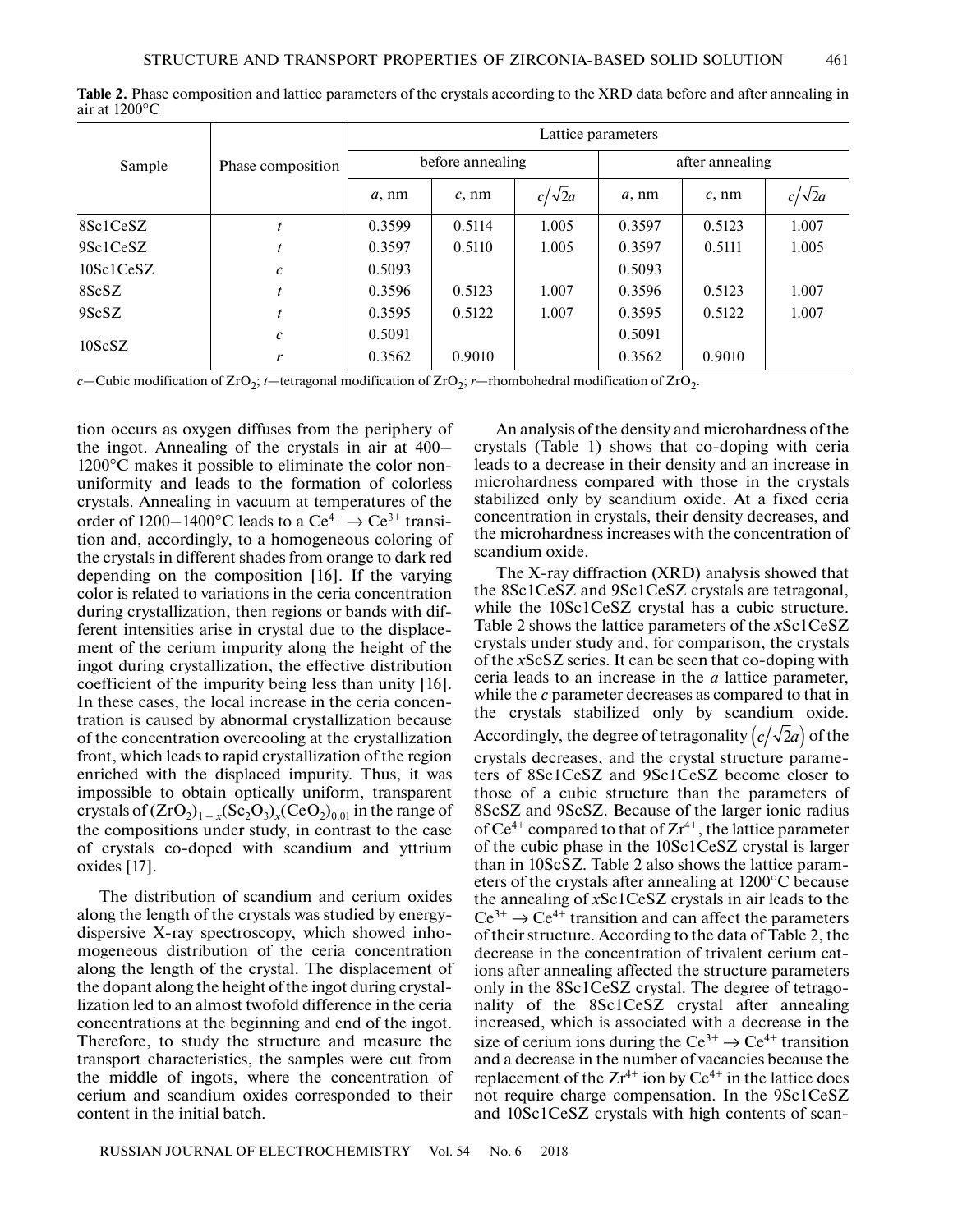

**Fig. 2.** Raman spectra of  $(ZrO_2)_{1-x} = v(Sc_2O_3)_x(CeO_2)_y$ crystals: (*1*) 8Sc1CeSZ, (*2*) 9Sc1CeSZ, (*3*) and (*4*) various sections of the 10Sc1CeSZ crystal.



**Fig. 3.** Temperature dependences of the specific bulk conductivity of  $(ZrO<sub>2</sub>)<sub>1</sub> = x(Sc<sub>2</sub>O<sub>3</sub>)<sub>x</sub>$  and  $(ZrO_2)_{1-x-y}(Sc_2O_3)_x(CeO_2)_y$  crystals.



**Fig. 4.** Comparison of the ion conductivity of crystals σ at 700°C and 900°C: (*1*)  $(ZrO_2)_{1} = x(Sc_2O_3)_{x}$  and  $(2)$   $(ZrO_2)_{1-x-y}(Sc_2O_3)_x(CeO_2)_y$ .

dium oxide, the structure parameters did not change after annealing.

The phase composition of *x*Sc1CeSZ crystals was also studied by Raman spectroscopy (Fig. 2). The spectrum of the 8Sc1CeSZ and 9Sc1CeSZ crystals corresponds to the spectrum of the tetragonal crystals, which agrees with the XRD data. For the 10Sc1CeSZ crystal, however, regions with a rhombohedral structure were detected by Raman spectroscopy in addition to the cubic phase. Figure 2 shows two Raman spectra for the 10Sc1CeSZ sample obtained from different regions of the crystal; the spectra of the cubic and rhombohedral phases differ substantially [18]. The presence of the rhombohedral phase in the 10Sc1CeSZ crystal was found predominantly in its upper part, which may be due to the increased concentration of cerium oxide at the end of the ingot due to the displacement of the impurity during crystallization.

Figure 3 shows the temperature dependences of the specific conductivity of the 8Sc1CeSZ, 9Sc1CeSZ, and 10Sc1CeSZ crystals under study in the Arrhenius coordinates and, for comparison, the similar dependences of 8ScSZ, 9ScSZ, and 10ScSZ. A comparison of the conductivities of the 8Sc1CeSZ and 9Sc1CeSZ crystals with those of 8ScSZ and 9ScSZ shows that codoping with cerium oxide increases the conductivity; for crystals with 9 mol %  $Sc_2O_3$ , the increase is more significant than for crystals with 8 mol  $\%$  Sc<sub>2</sub>O<sub>3</sub> (Fig. 4). The increase in conductivity may be associated with the structure of the 8Sc1CeSZ and 9Sc1CeSZ crystals, namely, with a lower degree of tetragonality than in 8ScSZ and 9ScSZ crystals. The heating of the crystals in air at 950°C while burning-in the platinum paste to deposit the electrodes will lead to a change in the degree of tetragonality of 8Sc1CeSZ, in contrast to the structure of the 9Sc1CeSZ crystals, so the difference in the conductivity of the 8ScSZ and 8Sc1CeSZ crystals is much smaller than for the 9ScSZ and 9Sc1CeSZ crystals. The introduction of 1 mol % CeO<sub>2</sub> in the crystals stabilized with 10 mol % Sc<sub>2</sub>O<sub>3</sub> removes the jump on the temperature dependence of the specific bulk conductivity related to the transition from rhombohedral to cubic phase at  $\sim$ 550 $\degree$ C. The conductivity of the 10Sc1CeSZ crystals is higher than that of 10ScSZ over the whole temperature range.

Thus, the co-doping of crystals with ceria increases the conductivity in the range of compositions under study, but an increase in their specific electric conductivity depends on the  $Sc_2O_3$  content in the initial composition and is determined by the phase composition of the crystals.

# **CONCLUSIONS**

The crystals of  $(ZrO<sub>2</sub>)<sub>1-x</sub>(Sc<sub>2</sub>O<sub>3</sub>)<sub>x</sub>(CeO<sub>2</sub>)<sub>0.01</sub>$  ( $x =$ 0.08–0.10) solid solutions were obtained by directional crystallization. It was shown that the crystals of the grown compositions were translucent, opalescent,